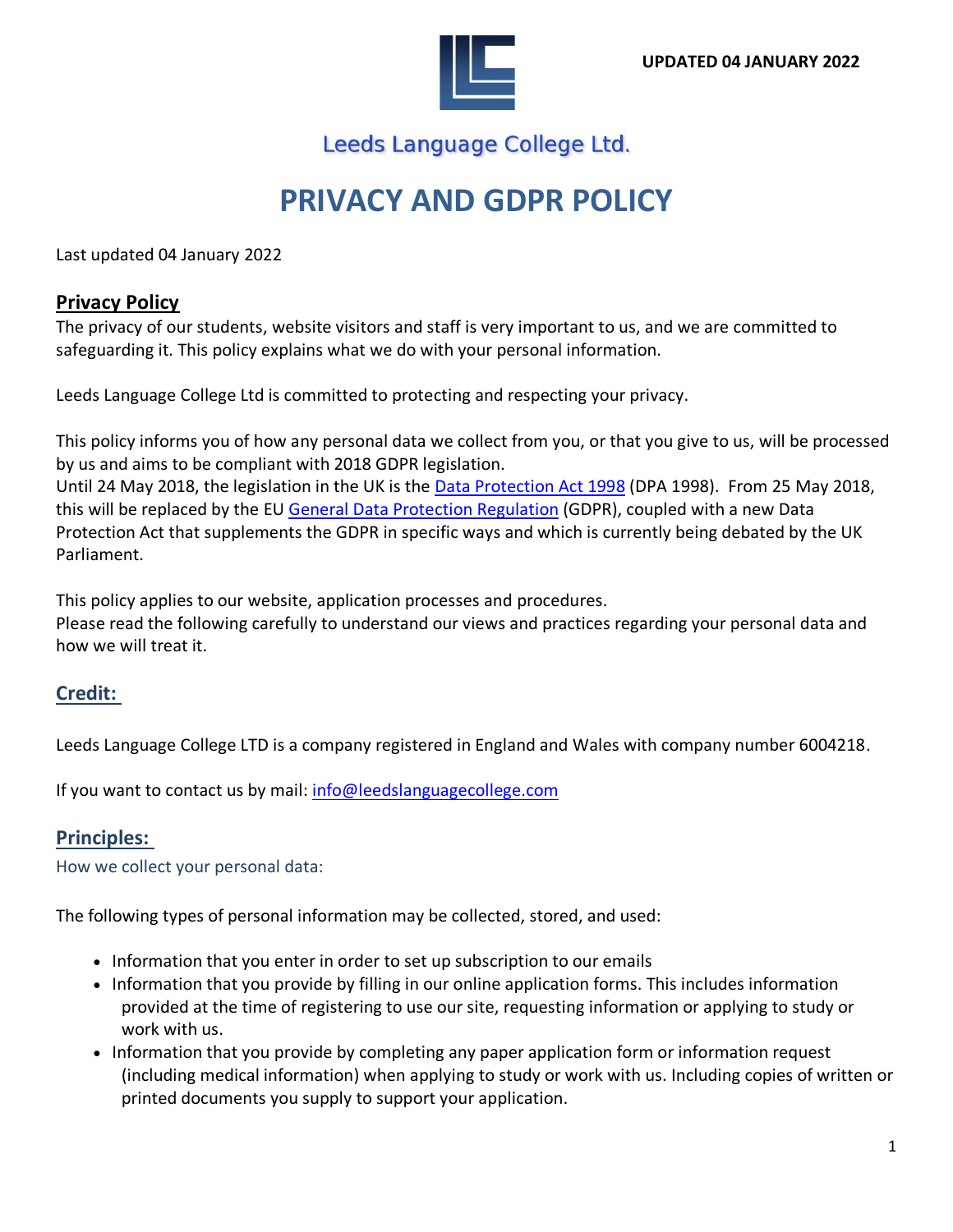- Details of your visits to our website including, but not limited to, traffic data, location data, weblogs, operating system, browser usage, the resources that you access and other communication data. Please see our cookie policy.
- Information supplied by a third party and relevant to you such as your educational references, exam results, sponsorship details and English test results.
- Information relating to anything you purchase,services you use, or transaction you make through our website, which includes your name, address, telephone number, email address, and credit card details.
- Any other personal information you send to us.

## **Using Personal Information**

We process your personal data in accordance with our obligations under applicable data protection laws and regulations, for the following reasons:

- to provide certain services as part of your membership such as receiving newsletters and accessing the member-only content on our website.
- to provide you with details of events and services that you have requested or that we think may be of interest to you.
- to notify you of changes to our services and/ or member benefits
- Sending you email notifications you have specifically requested.
- Dealing with inquiries and complaints made by or about you relating to our website

The data that we collect from you are storage in our private database of our Language College cloud. The school uses email and cloud storage, we also keep some paper copies of information on site at the Language school. Information may also be shared between staff as appropriate and as necessary to meet the needs of our business and to deliver your education.

Your data will be processed to support your education, health, travel, accommodation and welfare while studying at a Leeds Language College Ltd. This will include among other things, the processing of your application and visa, arranging your studies, teaching and any tests or exams. We will also use it for managing your education, processing your payments or reporting on your progress to you, your parents, sponsors or educational agents (where appropriate).

The data may also be used to meet our regulatory, legal, inspection or compliance responsibilities. By submitting your personal data, you agree to this transfer, storage or processing by Leeds Language College Ltd. We will take all steps reasonably necessary to ensure that your data is treated securely and in accordance with this privacy policy.

How long we keep your personal data

We only keep your information for as long as we need it to provide you with the services or information you have requested, to administer your relationship with us, to comply with the law, or to ensure we do not communicate with those that have asked us not to.

# **Security of Your Personal Information**

• We wil take reasonable technical and organization al precaution stop revent the loss, misuse, or alteration of your personal information.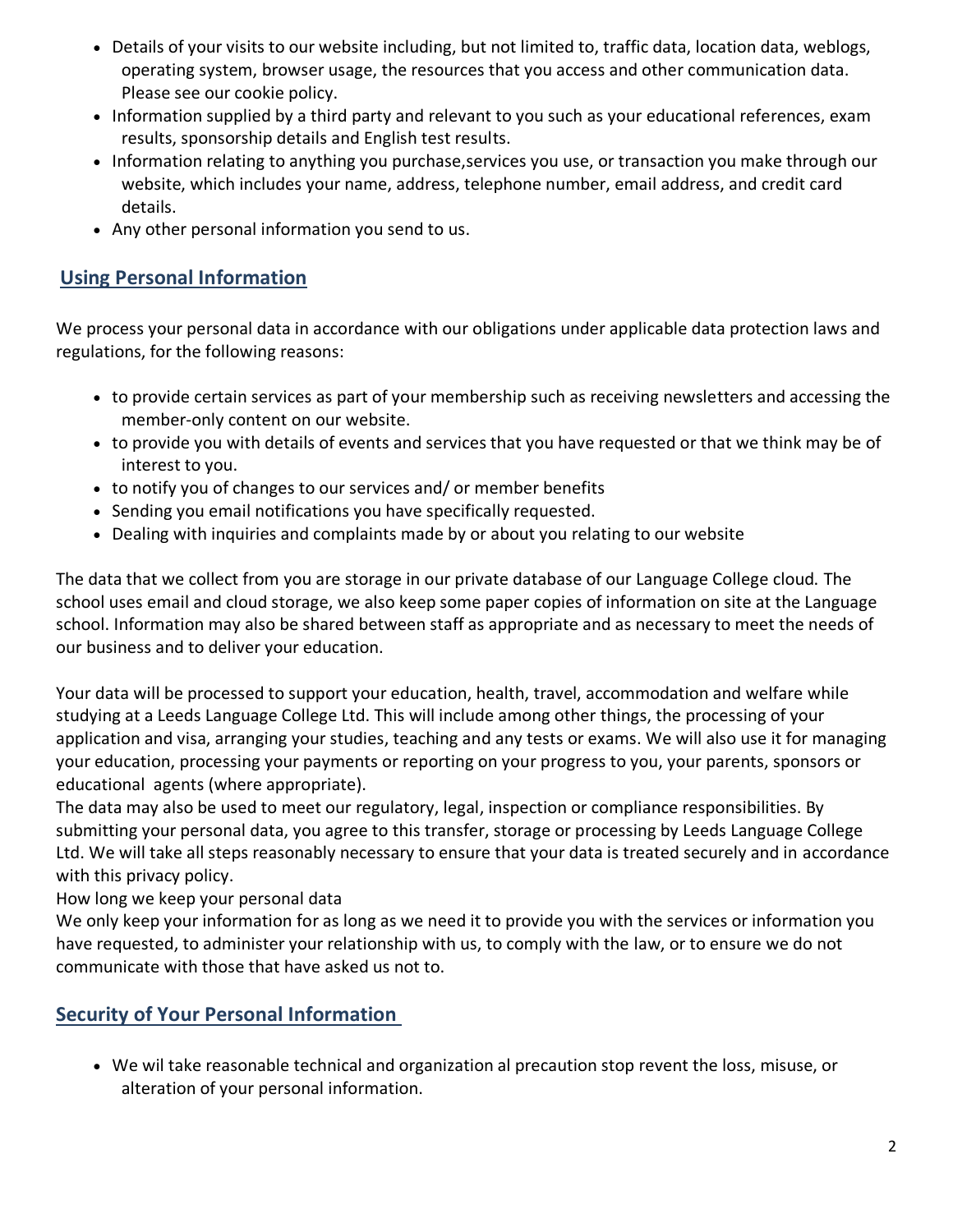- We will store all the personal information you provide on our secure (password- and firewallprotected) servers.
- All electronic financial transaction sentered into throughour website will be protected by encryption technology.
- You are responsible for keeping the password you use for accessing our website confidential; we will not ask you for your password (except when you log in to our website).

# **Disclosure Of Your Information**

We may disclose your personal information to third parties (other people):

- If we are under a duty to disclose or share your personal data in order to comply with any legal obligation to do so. This includes exchanging information with national authorities such as, but not limited to, UKVI and The Police.
- If appropriate we will also share your personal data with companies and organisations for the purposes of regulatory or inspection compliance and fraud protection.
- If you study with us and apply via an educational agent this information will be kept by them and disclosed to us. We will only disclose data to your agent with your permission
- If you are sponsored by a government or employer we will share personal data such as academic results or attendance as required by your sponsorship..
- In the event of a medical emergency we will disclose your data to the appropriate medical authorities.
- If you have accommodation requirements we will pass the relevant details on to accommodation providers who will have their own privacy policies. You will be asked to consent to this before we do so.
- If you book an airport transfer we will pass the required information on to the transport providers.
- If you book guardianship we will pass the required information to the guardianship company.

# **IP Addresses And Cookies**

We may collect information about your computer, including where available your IP address, operating system and browser type, for system administration and to report aggregate data. This is statistical data about our users' browsing actions and patterns, and does not identify any individual and we will not collect personal information in this way.

We may obtain information about your general internet usage by using a cookie file which is stored on the hard drive of your computer. Cookies contain information that is transferred to your computer's hard drive. They help us to improve our site and to deliver a better, more personalised service.

They enable us:

- To estimate our audience size and usage pattern.
- To store information about your preferences, and so allow us to customise our site according to your individual interests.
- To speed up your searches.
- To recognise you when you return to our site.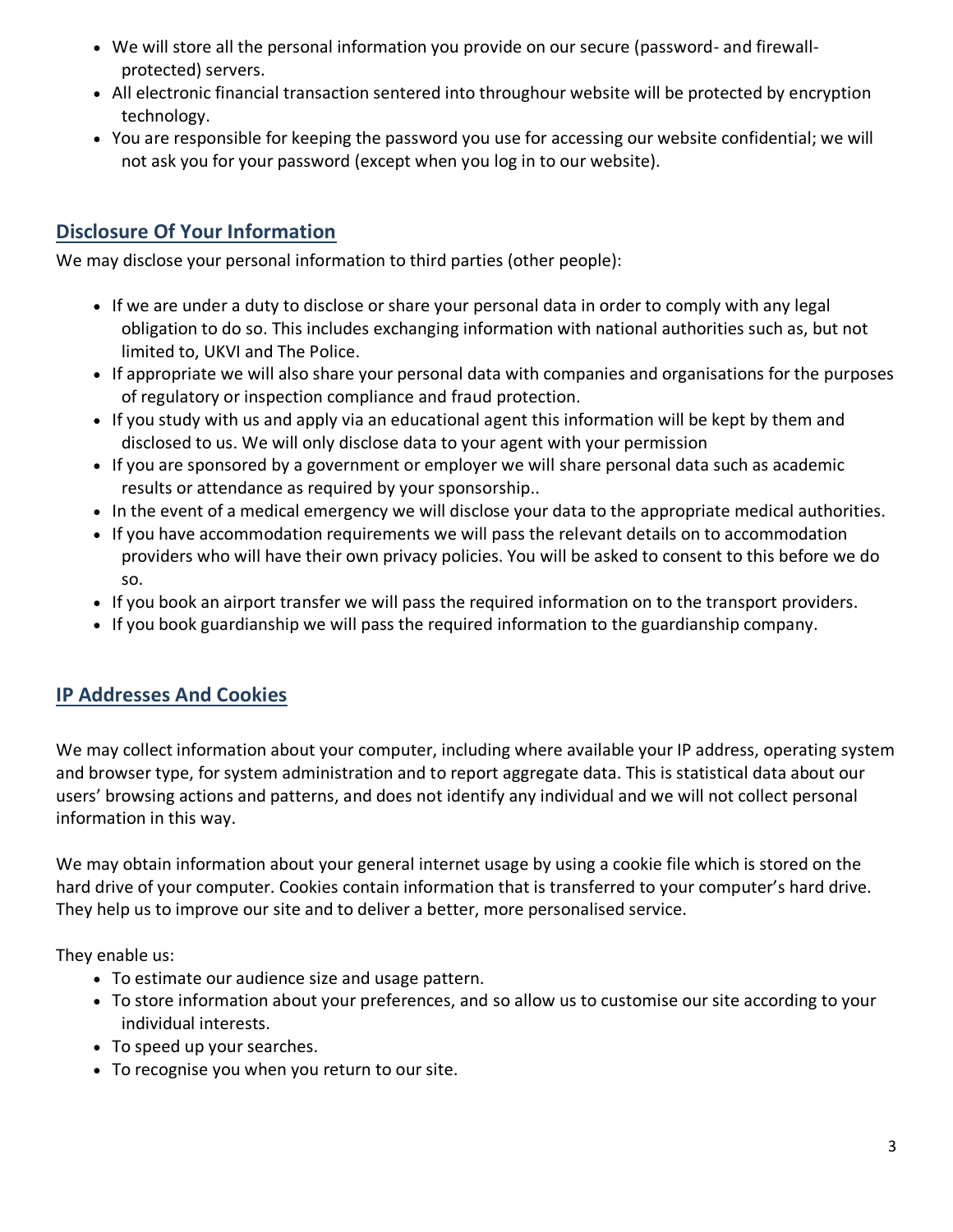You may refuse to accept cookies by activating the setting on your browser which allows you to refuse the setting of cookies. However, if you select this setting you may be unable to access certain parts of our site. Unless you have adjusted your browser setting so that it will refuse cookies, our system will issue cookies when you log on to our site.

# **Your Rights**

#### Right to be provided with certain information

We must provide you with certain information at the time we collect your personal information, including how we use it and the legal basis for doing so, who we share it with, how long we intend to keep it, where we got the information from and your rights in relation to it. You find this information in this Privacy Policy.

#### Right to access your information

We must provide you with a copy of your information unless providing some or all of it would adversely affect the rights and freedoms of others, or the law allows us not to comply with your request. You can access your personal information by emailing us at *info@leedsenglish.com*. We aim to provide you with your information within 30 days.

#### Right to correction

You can ask us to correct any information which you believe is inaccurate. We'll update your information as soon as we can. You may need to provide supporting evidence before we can deal with your request; e.g. a copy of your marriage certificate if you want to update your name.

#### Right to erasure ('right to be forgotten')

You can ask us to erase your personal information:

- if you think it's no longer necessary for us to hold your information;
- if you don't think we have any legitimate grounds for processing it;
- if you think we're using your personal information unlawfully; or
- if you think we should delete your personal information because the law requires us to do so.

#### Right to restrict processing

You can ask us to stop using your personal information:

- if you think it's inaccurate;
- if you think it's illegal for us to use it;
- if you don't want us to destroy it because you need it for legal proceedings;
- if you've told we don't have a legitimate reason for using it and we're considering your request.

#### Notification obligation

You can ask us to notify everyone to whom we've given your personal information whenever we amend, delete or agree to restrict our use of it.

#### Right to data portability

If we're using your information on the basis of your consent or because we need it to carry out our contractual obligations to you, you can ask us to give you your personal information in a structured, commonly used and machine-readable format or have it transmitted to another data controller.